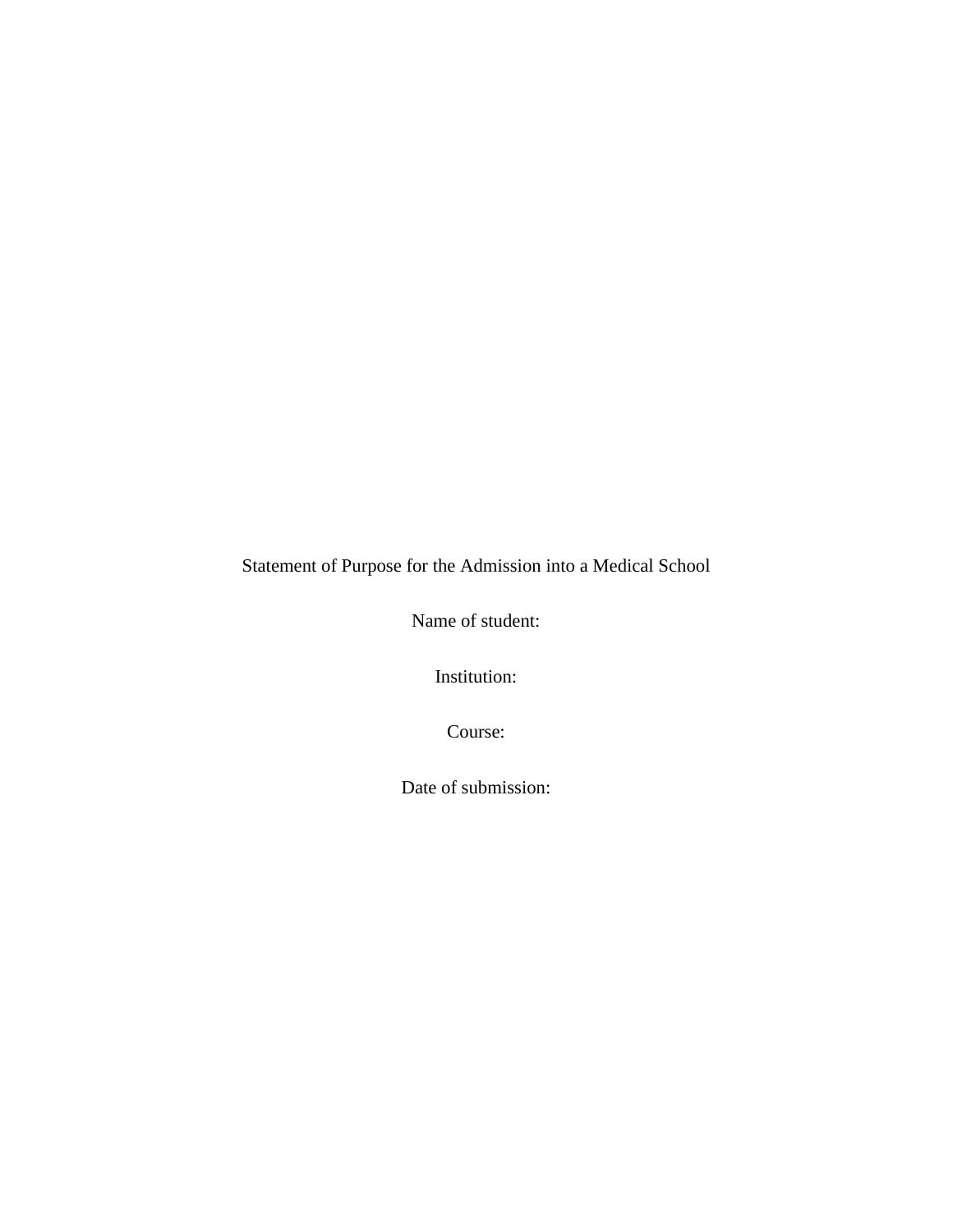## **Statement of Purpose**

What initially fished me into the medical field arose from childhood intrigue into the intricacies of diseases that affect the human body and study of biological sciences. This interest flourished greatly as I pursed further medical education, where I was intimately attracted to topics that explored medicine for various chronic diseases like cancer, heart attacks, and diabetes as a full career path. I have endorsed to explore multiple activities to genuinely test this burning desire, all of which have further reinforced my aspiration to delve into the medical field. As a result of these unique personal experiences, my desire to pursue the complexities and intricacy of human biology has substantially doubled. Therefore, I firmly believe the **XXX university** will help me hone my professional competencies and ultimately contribute to the development of my professional skills.

As part of my undergraduate studies, I did my Bachelor's degree in Biology with a minor in Biotechnology from the **XXX** University in Puerto Rico. I attained an outstanding performance with a cum laude GPA estimate of 3.87. As a student, I was an associate of Pre-med Association and an active member of the board of the association, which was entitled to facilitate the academic and personal growth of university students.

I have always been a sincere worker, dedicated towards patient care, academically inclined, and one who respects and values the bedside mannerism required in being an internist. I believe medicine is learned at the bedside, and each patient is your teacher. After my graduation, I joined the **XXX institution**, where I worked as a research technician for six months, and I was lucky enough to enhance my competencies in laboratory techniques. I immensely enjoyed this informative period, including meeting several doctors and patients' who some had suffered from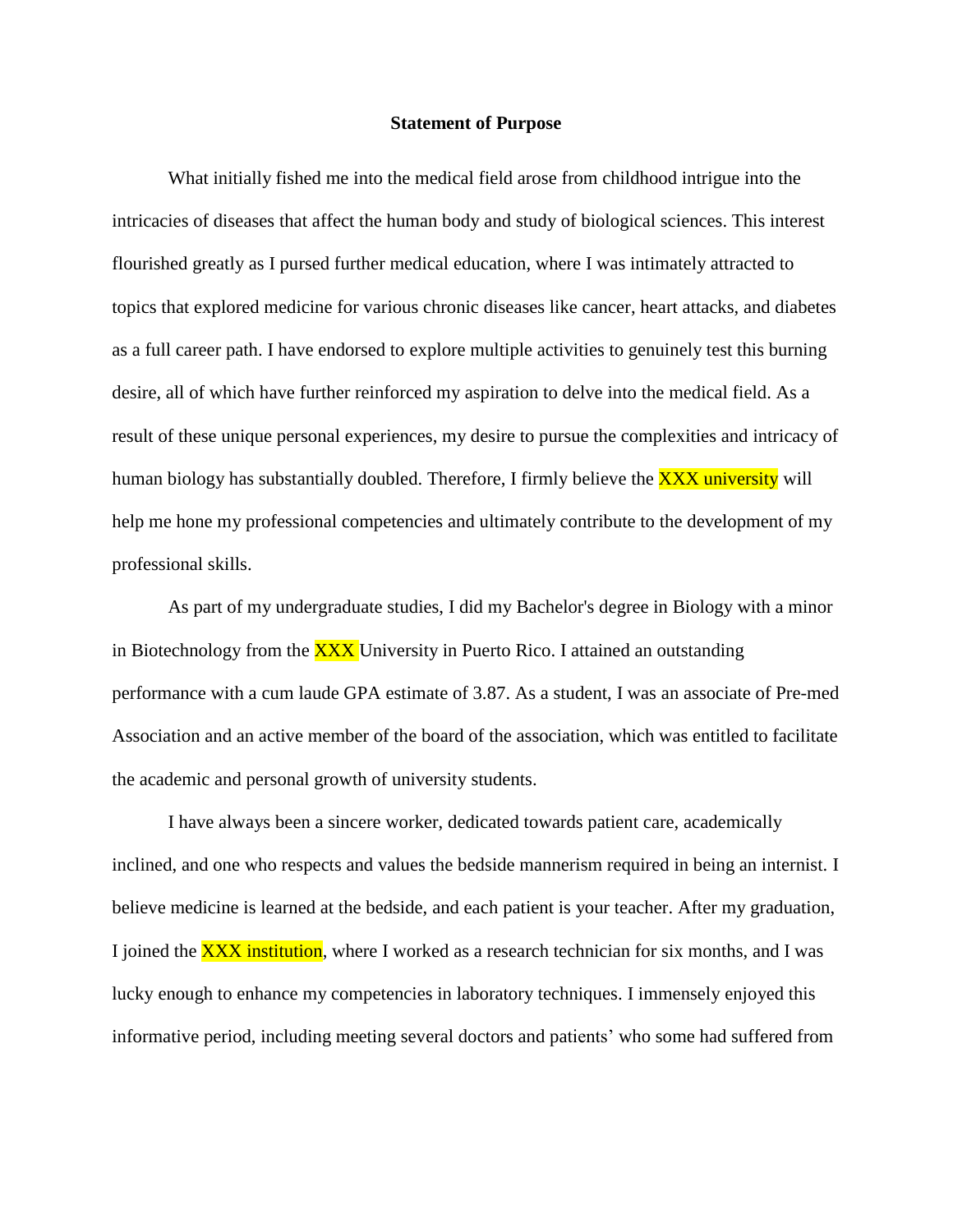terminally ill disease and required specialized palliative care. This brief experience indeed expanded my horizon in a field that I am extremely attracted to.

Ultimately, been in part of such advancement in education and technology where I was able to polish my clinical skills as a doctor inspired me never to stop learning, and each step helped me to revise various fields of medical education and simultaneously develop an evidencebased approach towards improving my reasoning as a medical practitioner. Through shadowing, I admired the standardized way in which doctors would screen their patients. Besides, my exposure to several cultures, cuisines, and lifestyles made me become a well-rounded individual. Working at San Lucas, a melting point of various cultures, was highly instructive and educative to me. It was also an enthralling life episode to be part of such interaction with people from multiple cultural settings as each patient encounter involved a comfortable level of communication concerning cultural diversity.

In addition to my practical experiences and academic backgrounds, I was raised to regard voluntary work as an obligation rather than a choice. Therefore, it is my firm intention to give some of my time and skills to underserved people throughout my career. This motivation led me to participate in several community services, with the aim of supporting humanity, including supporting those affected by the current pandemic, COVID-19. Therefore, as I stand between residency threshold and medical career, I am confident that your esteemed institution will offer me a fulfilling experience both intellectually and personally to be an excellent doctor who practices and teaches concepts of medicine with a blend of wisdom, compassion, and scholarly expertise to optimally heal the world.

I possess the resilience, communication acumen, and outside-the-box mental power to excel as a valuable asset in any medical team. Therefore, I seek admission to this medical